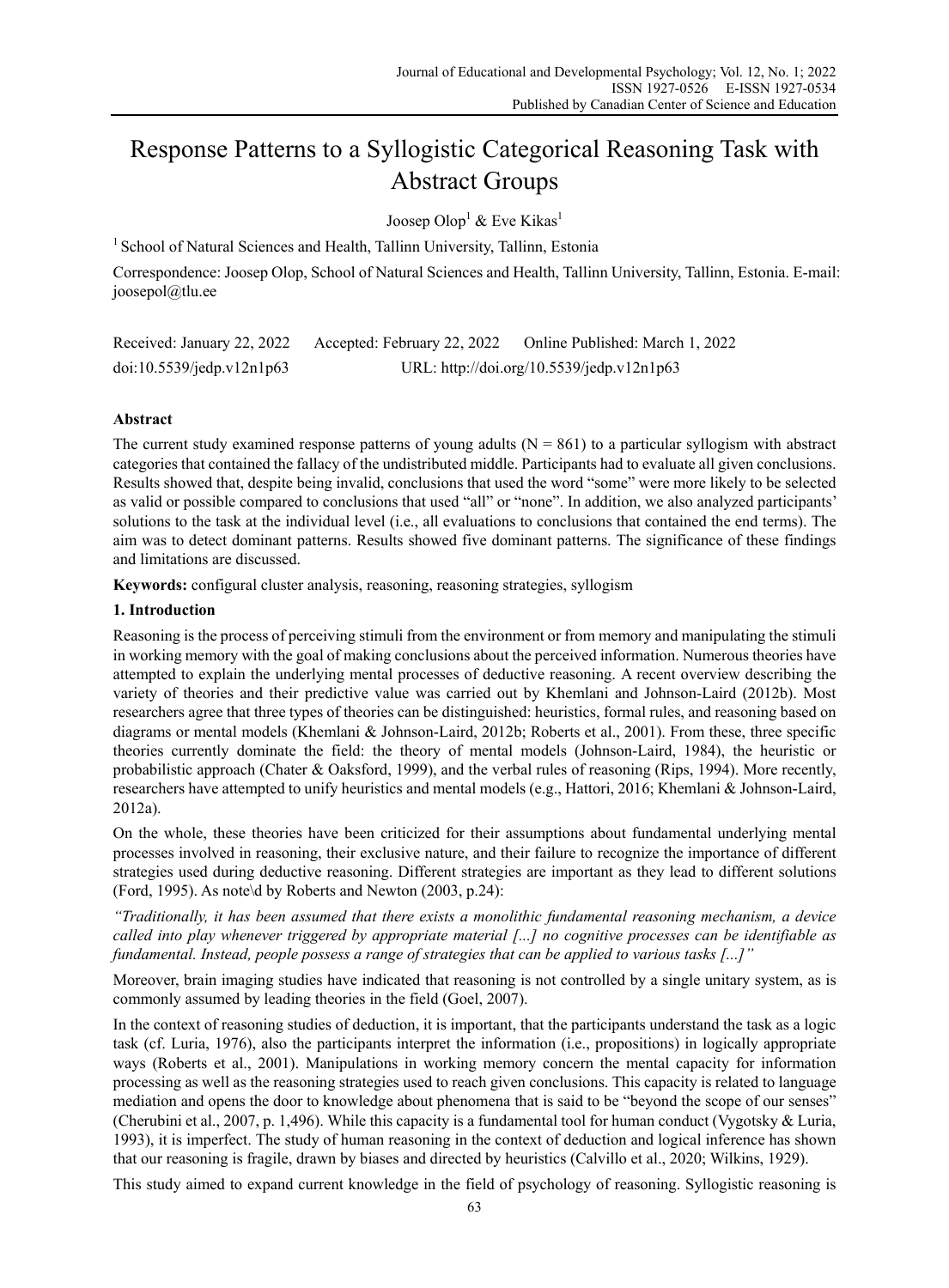typically studied using a production or evaluation task. A conclusion evaluation task is constructed by asking participants to evaluate pairs of premises and all possible conclusions. Data is aggregated and percentages are reported. In contrast with prior studies, we reported dominant individual solution patterns to a particular syllogistic task. These correspond with current theories in the field, but also lend themselves to multiple interpretations and point toward a need to understand individual differences in strategy use.

We also aimed to investigate a highly specific population: Estonian final-year high school and vocational school students who were in the process of transitioning from formal education to working life or higher education. In educational settings, logical thinking is a knowledge domain that needs to be learned but is not directly tied to learning in other domains (Leighton, 2006). Logic is an epistemological strategy that can help detect reasoning quality, including the understanding of whether conclusions are necessarily true, impossible, or possible. In the current study, participants never specifically studied logic in their curriculum but were used to solving abstract problems in mathematics, physics, and biology. Estonian basic school students have shown high academic skills in international comparisons (e.g., OECD, 2019). Formal education can teach students superficial thinking and problem solving (Wertheimer, 2020). With poor reasoning skills, learned material can be used inadequately (Wertheimer, 2020), and the recall of information can be distorted by individual experience (cf. Bartlett, 1932). In other words, academic skills are getting better, but at the same time some important aspects of education might not be developed. Learning logic might be crucial in education, because while logical reasoning can be a powerful tool, it can also be a source of error. Our aim was to investigate how students use reasoning in a logical task that requires deliberation.

## *1.1 Syllogisms and Categorical Reasoning*

Logical categorical reasoning has been classically presented as syllogisms, which date back to Aristotle and have played a crucial role in the development of western scientific thinking (Politzer, 2004). Syllogisms themselves are formalizations of arguments or types of logical arguments. Traditionally, syllogisms consist of three propositions. Two of the propositions are considered premises, and one is considered a conclusion of the argument. Conclusions which necessarily follow the premises are considered valid. That is, if the premises are true, then it is not possible for the conclusion to be false. In a classical syllogism, there are four possible types of propositions that are distinguished by a quantifier (abbreviations used in this study are designated in parentheses): universal positive "all A is B" (Aab); universal negative "no A is B" (Eab); particular positive "some A is B" (Iab); and particular negative "some A is not B" (Oab). Every proposition consists of two types of terms: 1) the middle term, or the term that appears in both premises but not in the conclusion; and 2) the end terms, or the terms that appear only in the first or second premise and in the conclusions. In a valid syllogism, a middle terms' members should be accounted for by all of its members in both premises. In contrast, if not every member is accounted for (i.e., distributed), the syllogism falls into the category of a syllogistic fallacy. In current study, we used a syllogism that contained the undistributed middle fallacy. The same type of syllogism (premise pairs Aab, Ibc) have been used in several prior studies (Table 1).

| Study                            | Aac | Eac   | lac | Oac. | NVC <sup>1</sup>         |
|----------------------------------|-----|-------|-----|------|--------------------------|
| Khemlani & Johnson-Laird (2012b) | 2%  | $1\%$ | 70% | 19/0 | 16%                      |
| Evans et al. (1999)              | 13% | 13%   | 83% | 80%  | $\overline{\phantom{0}}$ |

Table 1. Response percentages from prior studies to syllgism with premise pairs Aab, Ibc

 $\overline{1}$  No valid conclusion.

The first known empirical study concerning syllogism as a method of research in human reasoning was carried out by Störring in 1908 (see Politzer, 2004). Störring described different strategies people used to solve syllogisms. These strategies included verbal and spatial behavior and were later rediscovered by Ford (1995) and Bucciarelli and Johnson-Laird (1999). Other studies have tried to go beyond detecting behavioral patterns and further construct theories underlying mental processes (Khemlani & Johnson-Laird, 2012b).

#### *1.2 The Current Study*

The current study aimed to detect dominant response patterns to an abstract syllogistic task. We searched for patterns that would occur more often than chance (i.e., dominant response patterns) with the goal of qualitatively explaining typical mistakes. As the tasks involved novel aspects not considered by prior research, we also aimed to compare the results with previous findings.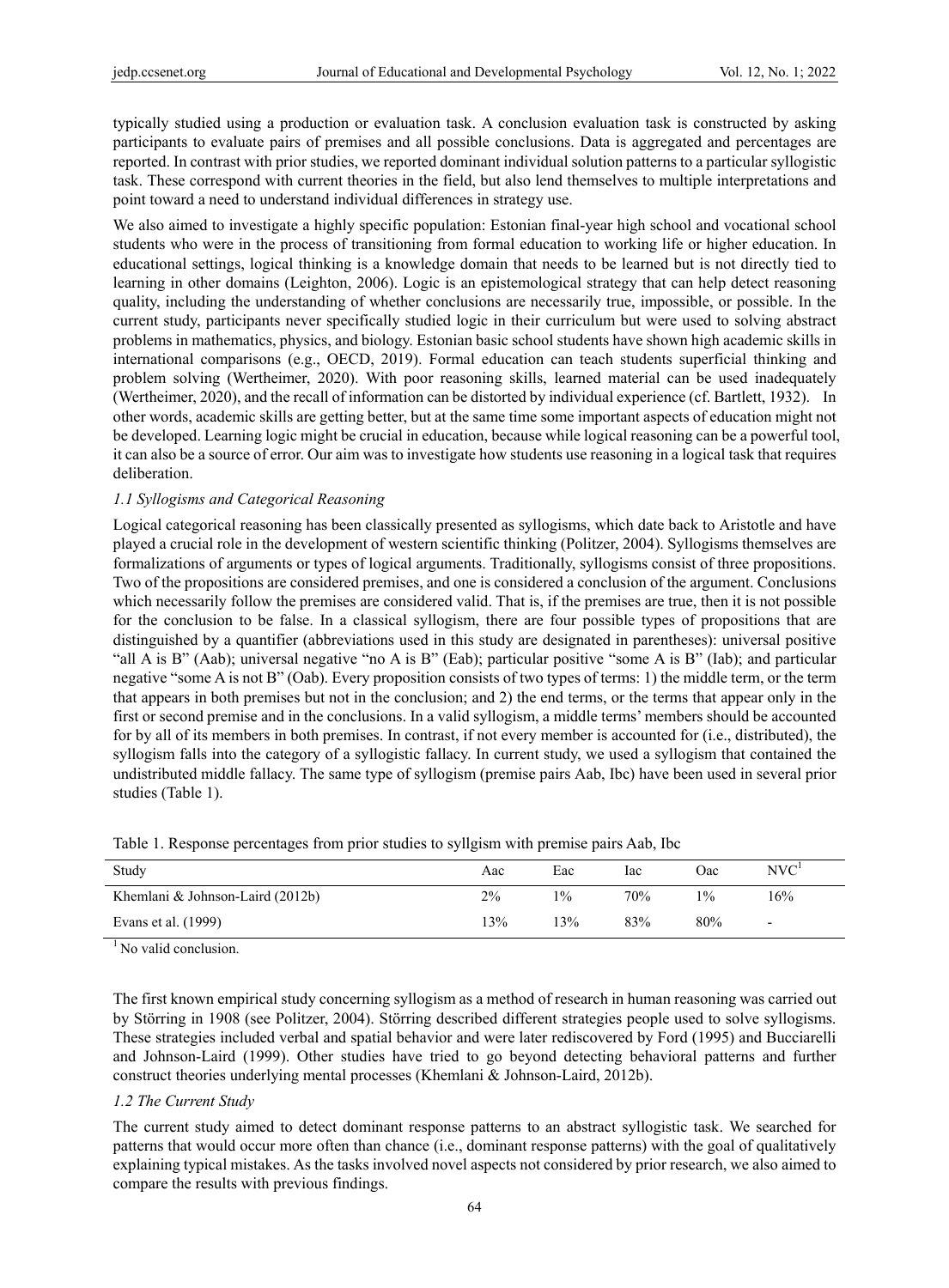For the purposes of this study, we constructed a syllogistic task with abstract categories. The task contained the fallacy of the undistributed middle (for detailed description, see Methods). This particular form of syllogism was chosen as it had been used in several prior studies (see Khemlani & Johnson-Laird, 2012b). This provided existing results that could be compared against. Moreover, the chosen form of the syllogism has shown to be difficult to solve. Thus, we hoped this would evoke deliberate reasoning, rather than providing intuitive answers or solutions from memory.

The task in the present study differed from previous studies in certain respects (cf. Khemlani et al., 2012b). First, instead of asking, "What necessarily follows from the given statements?" (necessity instructions) or, "What conclusions are possible concerning the given statements?" (possibility instructions), we instead asked, "Decide if the following conclusions can be made from these statements" (ambiguous instructions). The instructions we used can be interpreted both ways; i.e., as necessity instructions and/or possibility instructions. Second, similar to Evans et al. (1999), the task was constructed in a way that every conclusion given had to be explicitly evaluated. That is, the task did not indicate how many correct conclusions there could be. Third, to reduce random answers, the "Don't know" option was included for every item. Fourth, in addition to conclusions which included end terms (A-C conclusions), two other conclusions were included: a control item, indicating if participants reasoned deliberately, and a conclusion, indicating how participants interpreted the first premise of the syllogism.

Taking into account similarities and differences between tasks used in earlier studies and the specific population that we aimed to study, the following two research questions were asked. First, do task responses differ from prior studies? We expected that there would be a significant trend toward considering the Iac conclusion valid compared with the Aac, Eac, and Oac conclusions (Chapman & Chapman, 1959; Khemlani & Johnson-Laird, 2012b). As methods differ in prior studies, we also expected that, overall, there would be a trend toward accepting conclusions that had a particularity quantifier (Evans et al., 1999). Second, how many participants give responses that are similar to results provided in prior studies, and what kinds of responses are different? These research questions were asked because the instructions were more ambiguous than those used in previous studies. We were also interested in patterns of answers; i.e., whole solutions to the task at the individual level.

## **2. Method**

#### *2.1 Syllogistic Task*

Participants were presented with the instructions, two premises (called statements in the task), and six conclusion propositions. All aforementioned text appeared on a single page. The two premises were as follows:

Premise 1: All people in Group A also belong to Group B.

Premise 2: Some people who belong to Group B also belong to Group C.

Participants were then asked to "Decide if the following conclusions can be made from these statements." The conclusions were as follows:

| 1). All people who belong to Group A also belong to Group C.         | (Aac) |
|----------------------------------------------------------------------|-------|
| 2). Nobody who belongs to Group A belongs to Group C.                | (Eac) |
| 3). Some people who belong to Group A also belong to Group C.        | (Iac) |
| 4). Some people who belong to Group A do not belong to Group C.      | (Oac) |
| 5). There is at least one person who belongs to Group A and Group B. | (Iab) |
| 6). All people in Group B also belong to Group A.                    | (Aba) |

For each conclusion, there were three options: Yes, No, and Don't know. Conclusions 1–4 were about end terms (A-C relations). Conclusion 5–6 concerned deductions from Premise 1.

#### *2.2 Participants and Procedure*

The syllogistic task was part of a larger test that included other tasks and questionaires. The sample was comprised of participants from a longitudinal study that followed students from kindergarten until Grade 9 (i.e., the end of basic school; for more details, see Kikas et al., 2020). Additionaly, new classmates of prior participants were also asked to participate. In total, 54 schools across Estonia participated in the study. In Grade 9, parents and students were invited to take part in a follow-up study. Three years later, a follow-up study was designed with the aim of examining students' academic skills (math and language), motivation, burnout, reasoning skills, and problem solving skills. In order to follow up with the same students, the researchers used an education database to search for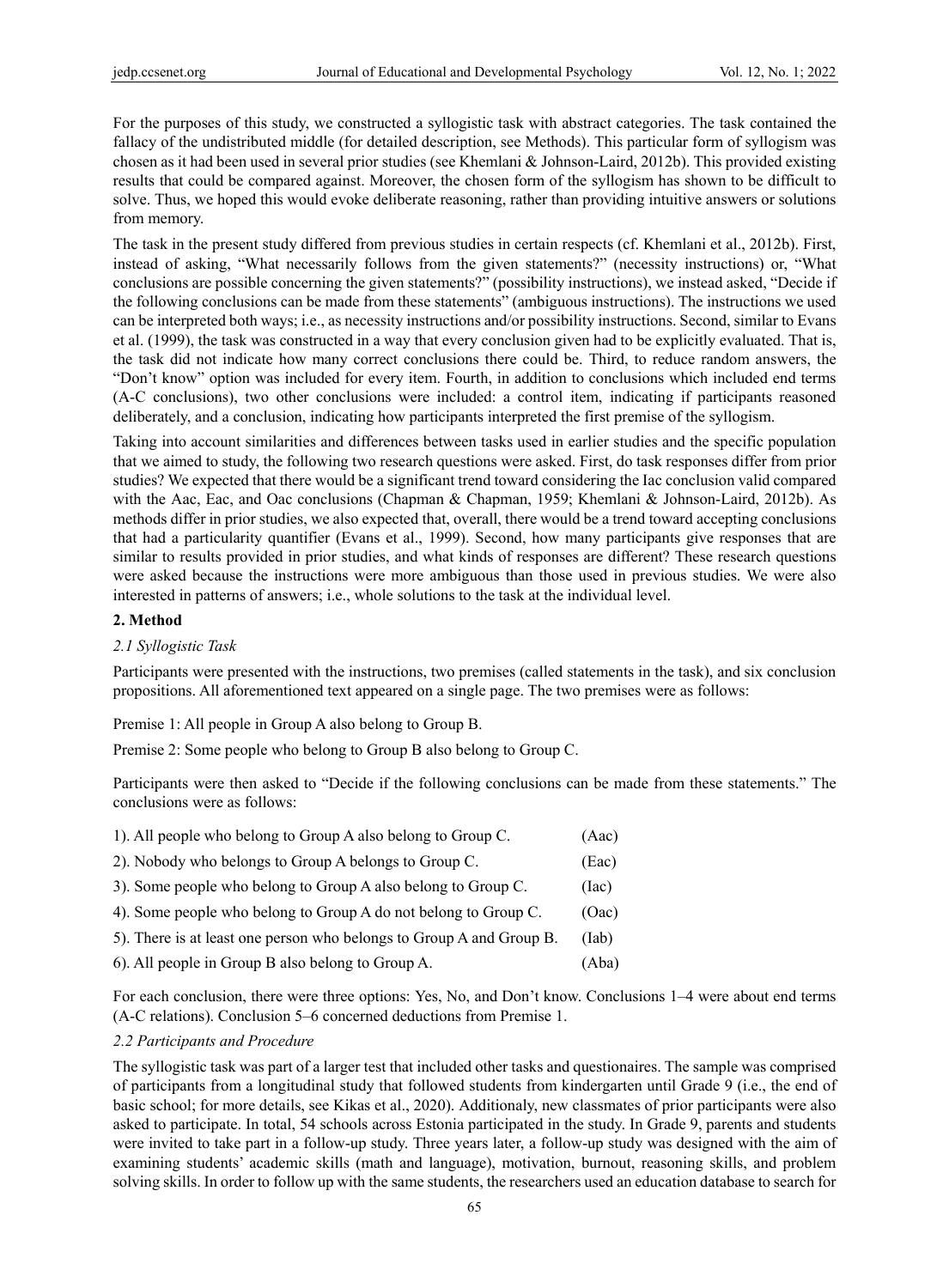the students' contact addresses and educational institutions. This was done in partnership with the Estonian Ministry of Education and Research. Principals of the schools were contacted, the aims of the study were explained, and principals were asked either to give invitation letters to students or allow researchers to come and carry out the questionnaire in ordinary classroom lessons. Invitation letters explained the aims of the study, stated that participation was voluntary, informed students that they could get feedback about their results if they wanted, and provided a contact email address. Only students who agreed to participate were included in the study.

In total, 907 students participated in the study, and 860 students completed the task (494 female; mean age = 17.1 years;  $SD = 1.5$  years). Of these, 387 students completed the questionnaire independently, and 473 students completed the questionnaire in a classroom under the supervision of a research assistant. In cases when students filled out the questionnaire in school, the classmates of prior participants were also invited to participate. In total, 495 new students filled out the questionnaires. Questionnaires were carried out in 29 high schools and 10 vocational schools.

## *2.3 Data Analysis Strategy*

To answer the first research question, we calculated the percentages of responses at the item level. To answer the second research question, patterns for each individual were formed. A Configural Cluster Analysis (CCA), also called zero-order Configural Frequency Analysis, was conducted to identify solutions that were observed more often than chance (Stemmler, 2020; von Eye, 1990). In CCA, patterns are considered uniform and no main effects or interactions are considered between variables/items. Expected values were calculated by expected  $=N/T$ , where T was the number of all possible solutions, and N was number of participants. Expected and observed values were compared with z approximation of  $\chi^2$  test. As multiple tests were performed, Bonferroni alpha adjustment was used to determine significant patterns (Stemmler, 2020). Significant patterns were further analyzed qualitatively.

## **3. Results**

## *3.1 Descriptive Statistics across Separate Items*

Percentages of each task response are provided in Table 2. There was a large difference between responses about universal-type conclusions and responses about particular-type conclusions. The majority of participants gave logically valid responses to universal type conclusions (i.e, "All people who belong to Group A also belong to Group C" (Aac; 84%); "No one from Group A belongs to Group C" (Eac; 79%)). In contrast, the majority of respondents gave logically invalid responses to particular-type conclusions (i.e., "Some people who belong to Group A also belong to Group C" (Iac; 80%); "Some people who belong to Group A do not belong to Group C" (Oac; 78%)).

The syllogistic task also contained two conclusions based on the interpretation and manipulation of the first premise (i.e., "All people who belong to Group A also belong to Group B"). The majority of participants (90%) responded correctly that "There is at least one person who belongs to Group A and Group B" (Iab). More than half of participants (65%) provided a logically invalid response: "All people in Group B also belong to Group A."

| Responses' | Aac     | Eac    | lac    | Oac      | Iab       | Aba    |
|------------|---------|--------|--------|----------|-----------|--------|
| No         | 84.65%  | 79.42% | 10.23% | $13.6\%$ | 5%        | 26.98% |
| Yes        | $9.3\%$ | 9.88%  | 80.7%  | 78.84%   | $90.47\%$ | 65.46% |
| Don't know | 6.05%   | 10.7%  | 9.07%  | 7.56%    | 4.53%     | 7.56%  |

Table 2. Percentages of different responses to the syllogism task

*Note.* Abbreviations are as follows: Aac = all A are C; Eac = no A is C; Oac = Some A is C; Iab = Some A is not C; Iab = Some A is B; Aba = all B is A. 1The task asked if certain conclusions could be made from the given premises, and the choices for each conclusion were "Yes," "No," or "Don't know." Logically valid responses are in bold.

#### *3.2 Individual-Level Dominant Response Patterns*

A CCA was conducted to identify dominant response patterns (Table 3). We were interested in response patterns to the conclusions about the relationship between Groups A and C. Participants who gave an invalid response to the control item were excluded, and the item Aba was not included. In total, the analysis was conducted using 818 participants' responses. From 81 theoretically possible patterns, 45 patterns were observed. CCA indicated five response patterns as clusters — i.e., patterns that occurred more often than chance. The significant patterns were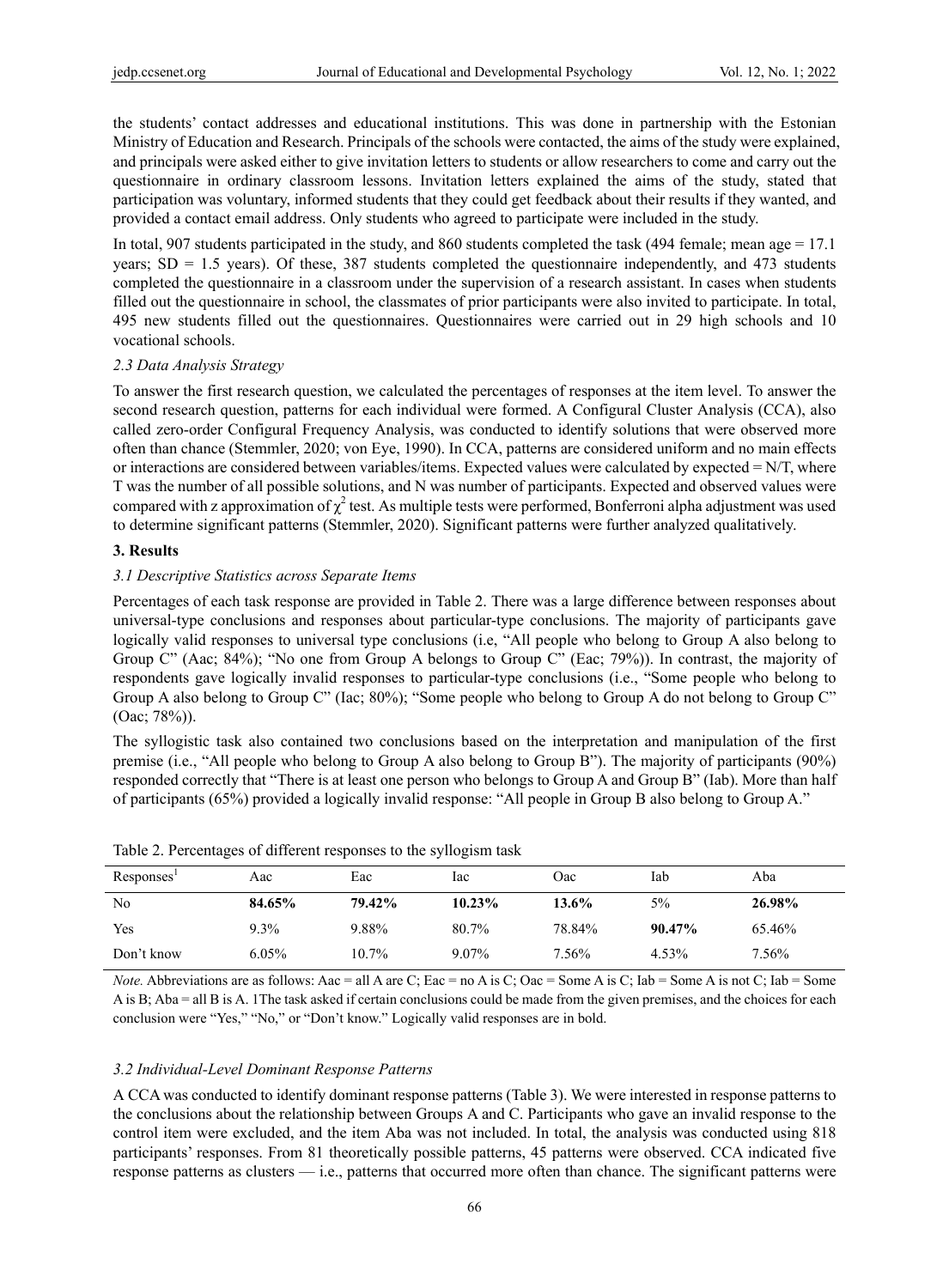## given by 78.2% of the participants.

| No        | Aac                      | Eac | Iac | Oac | Observed | Expected | $(z)$ Chi <sup>1</sup> | $p(z)$ Chi |
|-----------|--------------------------|-----|-----|-----|----------|----------|------------------------|------------|
| Pattern 1 | no                       | no  | yes | no  | 35       | 10.086   | 7.845                  | < 0.0001   |
| Pattern 2 | no                       | no  | yes | yes | 510      | 10.086   | 157.408                | < 0.001    |
| Pattern 3 | no                       | yes | no  | yes | 34       | 10.086   | 7.530                  | < 0.0001   |
| Pattern 4 | yes                      | no  | yes | no  | 35       | 10.086   | 7.845                  | < 0.001    |
| Pattern 5 | $\overline{\phantom{0}}$ | –   |     |     | 26       | 10.086   | 5.011                  | < 0.001    |

#### Table 3. CCA clusters

*Note.* Cluster based on: observed > expected and p.(z)Chi < Bonferroni adjusted alfa (<.0006). Abbreviations are as follows: Aac = all A are C; Eac = no A is C; Oac = Some A is C; Iab = Some A is not C; Iab = Some A is B; Aba = all B is A.1All local tests df =1. Pattern values: "no" = conclusion cannot be made; "yes" = conclusion can be made; "–" = do not know.

## **4. Discussion**

#### *4.1 Separate Items*

When looking at item-level statistics (Table 2), we detected robust similarities and notable differences between our results and those from prior studies (see Khemlani & Johnson-Laird, 2012b). Similar to previous studies, participants tended to believe that universal-type statements (Aac, Eac) could not be made from the given premises. Participants also tended to make the Iac conclusion, which represented another similarity with prior research that was predicted by leading theories in deductive reasoning (i.e., the theory of mental models and the probabilistic approach; e.g., Copeland, 2006; Khemlani & Johnson-Laird, 2012b). Unlike the cited prior research, the majority of participants in this study made the Oac conclusion. This result was also obtained by Evans et al. (1999), wherein participants had to evaluate all given conclusions.

Our study also included inferences about the first premise of the syllogism. When given the premise "All A is B," a small group of participants decided that "At least one A is B" cannot be true. Here, we can suggest two possible explanations. First, these may have been participants who randomly assigned answers to the task without thought or consideration. Second, the task may not have been interpreted as a logic task. In that case, statements may have been evaluated simply based on whether they sounded truthful (i.e., the Gricean interpretation of propositions; cf. Begg & Harris, 1982; Roberts et al., 2001). Therefore, if the first premise is the type "All A is B," then in everyday communication situations, it might seem incorrect to say "At least one A is B."

Concerning the interpretation of the first premise, we included the conclusion type "All B is A." Prior studies have shown that syllogistic reasoning often includes these kinds of interpretations (Chapman & Chapman, 1959; Evans et al., 1999). The majority of participants made this inference. As our study did not show in which order participants made their decisions, we cannot be certain if interpretation of the first premise significantly impacted reasoning about other conclusions. If other conclusions were influenced, the interpretation of the premise changed the task's logical structure. If Groups A and B are identical, then the Iac conclusion is valid. The latter was chosen by the majority of participants.

## *4.2 Dominant Response Patterns*

The following section analyzes clusters from Table 3. We only considered conclusions about the relationship between Groups A and C since these conclusions are typically used in studies regarding syllogisms. Clusters are compared to results from prior studies.

### 4.2.1 Pattern 1

This cluster included 35 participants who correctly determined that Aac, Eac, and Oac cannot be made from the given premises. A typical mistake in this cluster assumed that Iac can be deduced from the premises. This pattern has been observed in prior studies which asked, "Decide what follows from the premises necessarily" (Khemlani & Johnson-Laird, 2012b; Roberts et al., 2001).

Two specific aspects characterize this pattern. First, respondents decided that only one of the A-C conclusions follows the premises. Second, respondents deduced that the Iac conclusion is correct. This response is well predicted by different theories (e.g., mental models, the probabilistic approach; e.g., Copeland, 2006). It is worth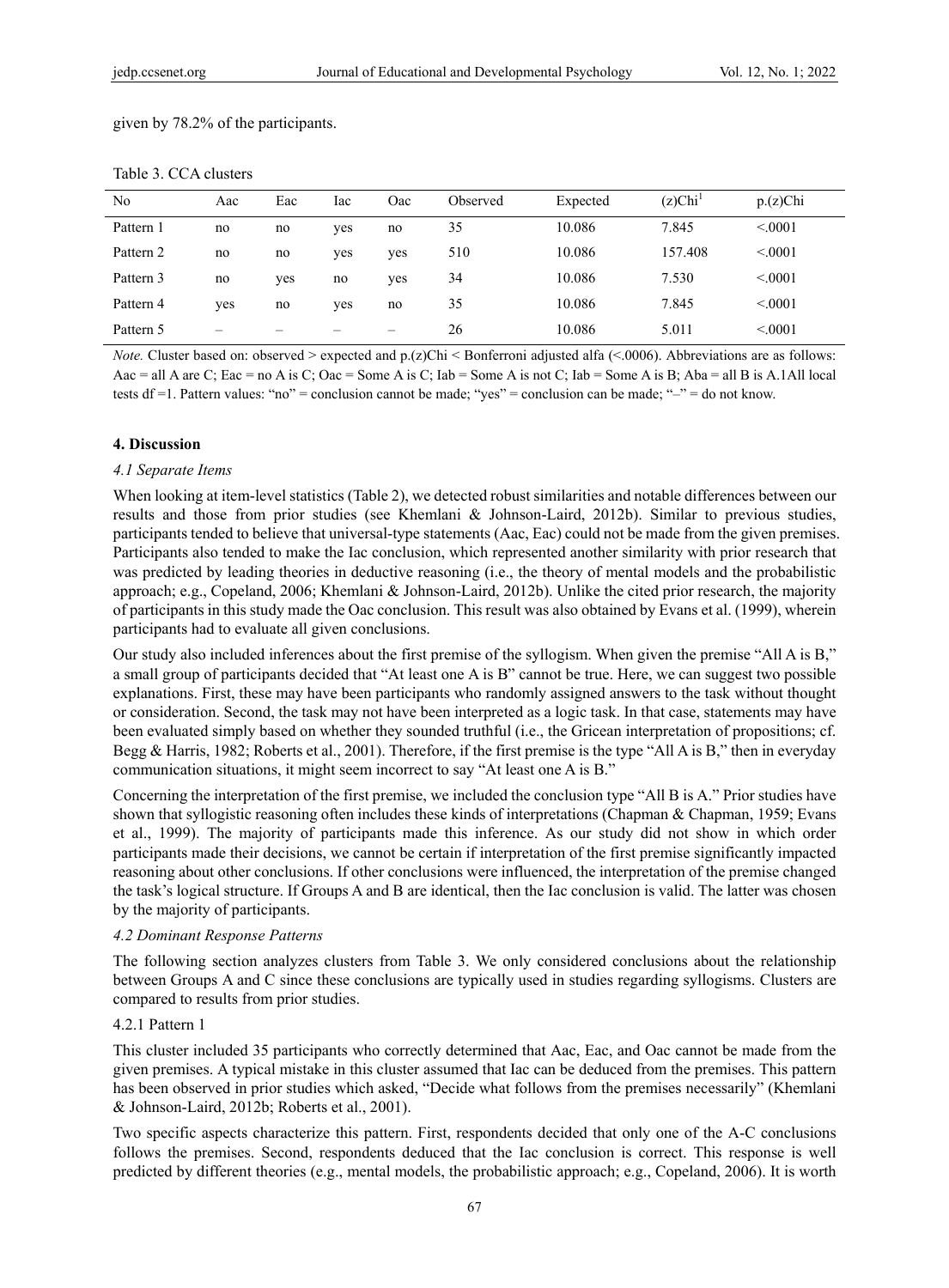noting that this type of pattern is usually provided when participants are asked, "What follows from the premises necessarily?" Although this was a significant pattern, only a minority of participants solved the task spontaneously in this manner. Because of methodological differences, this pattern is likely observed in studies where participants are instructed to evaluate every given conclusion (e.g., Evans et al., 1999), but where data is aggregated and particular patterns of individuals are not reported or analyzed.

### 4.2.2 Pattern 2

This was the dominant cluster that occurred most often  $(n = 509)$ . These students deduced that universal statements could not be made from the premises, but that particular conclusions could be made. This particular pattern was predicted by its corresponding hypothesis (Wetherick & Gilhooly, 1995). However, this does not necessarily mean that participants solely relied on heuristic strategies without any deliberation. This pattern could also be derived by visualizing the premises in a certain way.

For example, if A is considered a subgroup of B, and if B intersects with C, then the possible answer depends on where A is positioned visually. In this visualization, A has more than one logically correct position. Therefore, no valid conclusion can be drawn and the "Don't know" response could be appropriate. However, these conclusions were made by very few participants. It is possible that some of the students positioned A in such a manner that it intersected with C; as a result, these students may have inferred that Iac and Oac are correct conclusions.

These results can also be tied to the task's instructions. If participants understood the task instructions to be asking what is possible, but not excluded, then participants may have failed to notice that the first two premises could also be made.

#### 4.2.3 Pattern 3 and 4

In Clusters 3 ( $n = 34$ ) and 4 ( $n = 35$ ), evaluations of the first premise were important as these evaluations were likely included in the deliberation process. These patterns were similar in that they could be explained by the same mental processes of making inferences from superficial characteristics of the task. It is not uncommon to observe a small group of participants providing similar answers to this type of syllogism (Khemlani & Johnson-Laird, 2012b). The specificity of the task construction in this study shows that, although participants gave superficial solutions, such solutions are not internally illogical because participants fail to notice the initial premises. Thus, different interpretations of the premise may explain these response patterns.

#### 4.2.2 Pattern 5

This pattern only included "Don't know" answers ( $n = 26$ ). These results may be explained in two ways. First, the task may have been refuted. In other words, it is possible that no reasoning — and particularly, no deliberate logical reasoning took place. On the other hand, since this group also included participants who answered the control question correctly, these participants may have formed different interpretations of inference-making. Adding the "Don't know" option to the task made it possible for participants not to make a conclusion because there was no information in the premises, and thus, participants did not know.

#### **5. Limitations and Conclusions**

Some limitations of this study must be discussed. First, participants solved the task in different situations, thus some students may have been motivated to provide a full logical analysis, while others may have settled for the first solution considered. Second, as pattern formulations can be interpreted multiple ways, we cannot deduce what strategies were actually used for solving the task. In addition, questions like, "Did they try out different strategies?" and "How did they choose the one that gave them the solution?" cannot be answered.

The process of making conclusions — or, as in current study, evaluating conclusions against given information can be a difficult task for young adults. We observed a wide variety of solutions to the task. Clusters included 78.2% of the solutions given by participants, but not all the solutions. In some sense, this reflects the numerous theories in the field. Variability may be a result of different interpretations of the task, premises, and conclusions. Variability could also be related to different strategies used or information processing errors. It is clear that evaluating responses cannot be completed via a single normative framework. In addition, the variety of responses indicates different interpretations of the task and propositions.

Despite this variability, configural cluster analysis demonstrated significant patterns that occurred more often than chance. These patterns show that there is more than one dominant response that young adults tend to give, and some of these differ from those used to support current theories in the field. However, as noted, the descriptions of these patterns lend themselves to multiple interpretations and explanations. It is not clear where heuristic processes begin or where logical thinking originates. Our findings may also be due to low motivation resulting from the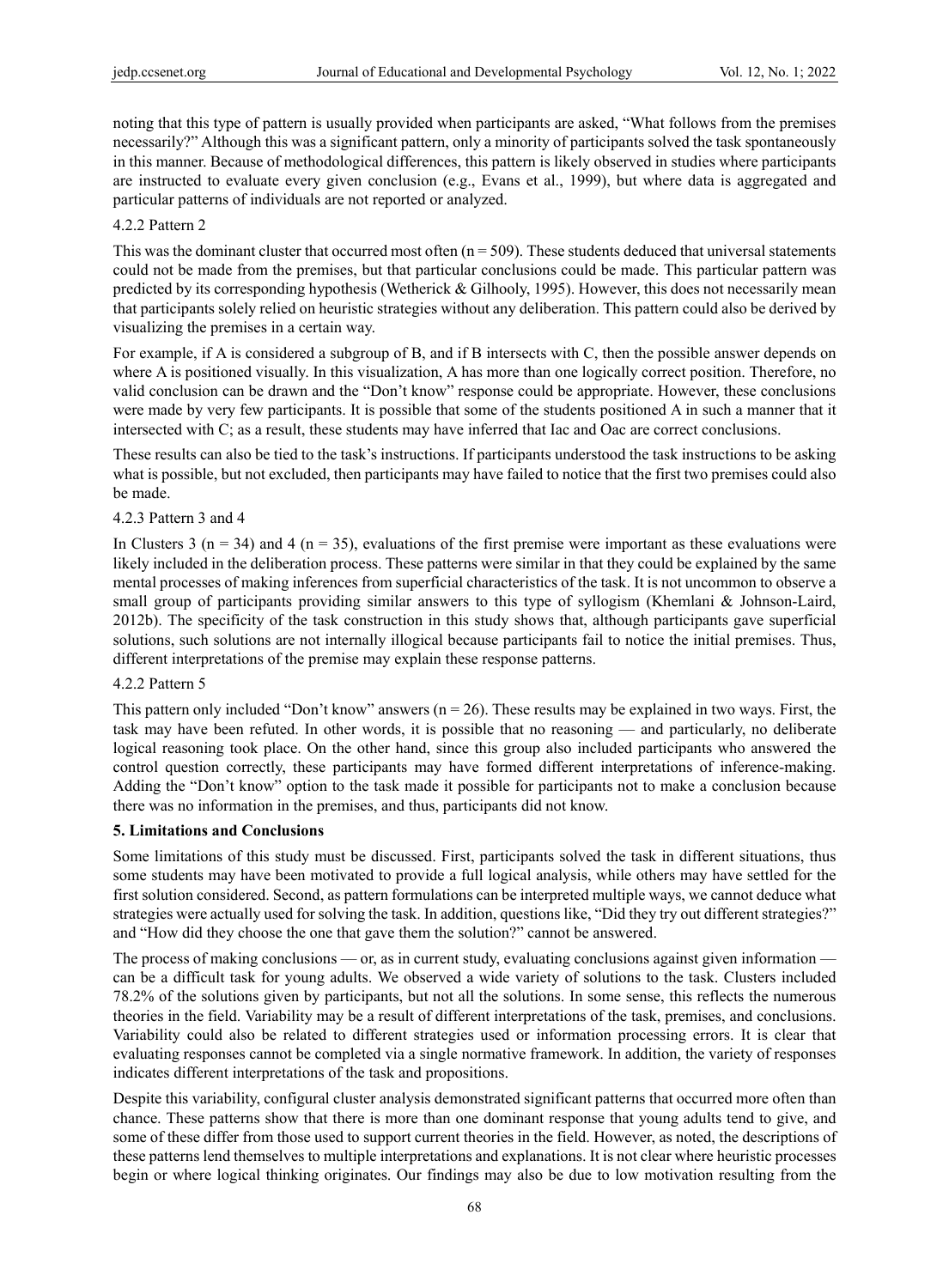research situation. However, these results mirror the distribution of solutions from situations where students were taking the test — not in a psychology laboratory, but in regular schools or at home.

Our study suggests that reasoning is fragile and influenced by numerous variables: how a task is constructed, how propositions are interpreted, and what information processing issues may occur. Knowledge of these requires further research to systematically understand how strategies of thinking develop (see Lemaire & Fabre, 2005).

## **References**

- Bartlett, F. C. (1932). *Remembering: A study in experimental and social psychology* (pp. xix, 317). Cambridge University Press.
- Begg, I., & Harris, G. (1982). On the interpretation of syllogisms. *Journal of Verbal Learning and Verbal Behavior, 21*(5), 595-620. https://doi.org/10.1016/S0022-5371(82)90800-3
- Bucciarelli, M., & Johnson‐Laird, P. N. (1999). Strategies in Syllogistic Reasoning. *Cognitive Science, 23*(3), 247-303. https://doi.org/10.1207/s15516709cog2303\_1
- Calvillo, D. P., Swan, A. B., & Rutchick, A. M. (2020). Ideological belief bias with political syllogisms. *Thinking & Reasoning, 26*(2), 291-310. https://doi.org/10.1080/13546783.2019.1688188
- Chapman, L. J., & Chapman, J. P. (1959). Atmosphere effect re-examined. *Journal of Experimental Psychology, 58*(3), 220-226. https://doi.org/10.1037/h0041961
- Chater, N., & Oaksford, M. (1999). The probability heuristics model of syllogistic reasoning. *Cognitive Psychology, 38*(2), 191-258. https://doi.org/10.1006/cogp.1998.0696
- Cherubini, P., Mazzocco, A., & Minelli, S. (2007). Facilitation and inhibition caused by the orienting of attention in propositional reasoning tasks. *The Quarterly Journal of Experimental Psychology, 60*(11), 1496-1523. https://doi.org/10.1080/17470210601066103
- Copeland, D. (2006). Theories of categorical reasoning and extended syllogisms. *Thinking and Reasoning, 12*, 379-412. https://doi.org/10.1080/13546780500384772
- Evans, J., Handley, S., Harper, C., & Johnson-Laird, P. (1999). Reasoning about Necessity and Possibility: A Test of the Mental Model Theory of Deduction. *Journal of Experimental Psychology: Learning, Memory, and Cognition, 25*, 1495-1513. https://doi.org/10.1037/0278-7393.25.6.1495
- Ford, M. (1995). Two modes of mental representation and problem solution in syllogistic reasoning. *Cognition, 54*(1), 1-71. https://doi.org/10.1016/0010-0277(94)00625-U
- Goel, V. (2007). Anatomy of deductive reasoning. *Trends in Cognitive Sciences, 11*, 435-441. https://doi.org/10.1016/j.tics.2007.09.003
- Hattori, M. (2016). Probabilistic representation in syllogistic reasoning: A theory to integrate mental models and heuristics. Cognition, 157, 296–320. https://doi.org/10.1016/j.cognition.2016.09.009
- Khemlani, S., & Johnson-Laird, P. (2012a). The processes of inference. *Argument & Computation, 4*, 1-17. https://doi.org/10.1080/19462166.2012.674060
- Khemlani, S., & Johnson-Laird, P. (2012b). Theories of the syllogism: A meta-analysis. *Psychological Bulletin, 138*, 427- 457. https://doi.org/10.1037/a0026841
- Kikas, E., Mädamürk, K., & Palu, A. (2020). What role do comprehension-oriented learning strategies have in solving math calculation and word problems at the end of middle school? *British Journal of Educational Psychology, 90, 105-123.* https://doi.org/10.1111/bjep.12308
- Leighton, J. P. (2006). Teaching and assessing deductive reasoning skills. *Journal of Experimental Education, 74*(2), 109-136. https://doi.org/10.3200/JEXE.74.2.107-136
- Lemaire, P., & Fabre, L. (2005). Strategic aspects of human cognition: Implications for understanding human reasoning. In *Methods of thought: Individual differences in reasoning strategies* (pp. 11-29). Psychology Press.
- Luria, A. R. (1976). *Cognitive development: Its cultural and social foundations* (Trans M. Lopez-Morillas & L. Solotaroff) (pp. xvi, 175). Harvard U Press.
- OECD. (2019). *PISA 2018 results (volume I): What students know and can do*. OECD Publishing. Retrieved from https://www.oecd-ilibrary.org/docserver/5f07c754-en.pdf?expires=1591103493&id=id&accname=guest&ch ecksum=9E86E2875A123B34B0E8843B7DB1B8A5